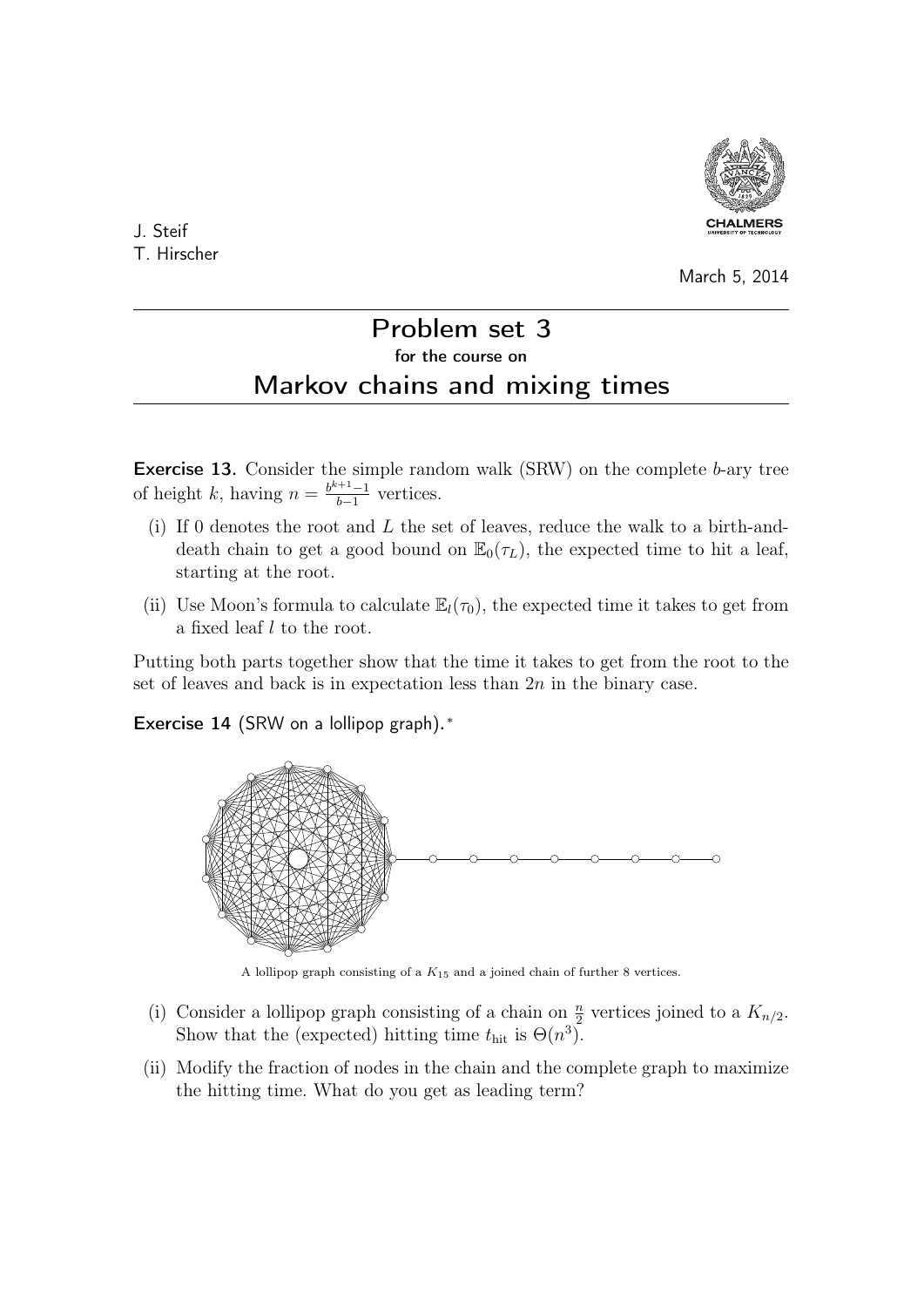## Exercise 15 (Connection between diameter and conductance).<sup>\*</sup>

Consider a time-reversible Markov chain (on a finite state space  $S$ ) which is aperiodic and irreducible. Let  $G$  be the corresponding Markov chain graph and denote by  $d_G$  its diameter, by  $\Phi_{\star}$  the bottleneck ratio. With the notation  $\pi_{\min} := \min_{i \in S} \pi(i)$ and  $\pi(A) = \sum_{i \in A} \pi(i)$ , show the following:

(i) If we start in state i and let  $A_t$  be the set of nodes at distance t or less in G from  $i$ , then

$$
\pi(A_t) \ge \min\{\tfrac{1}{2}, \pi(i) \left(1 + \Phi_\star\right)^t\}.
$$

(ii) Using part (i), show that

$$
d_G \le 1 + \frac{c \log(1/\pi_{\min})}{\Phi_{\star}},
$$

where c is a universal constant.

#### Exercise 16 (Commute time for SRW on a graph).

Consider the SRW on a connected graph with n vertices. For  $i \neq j$ , let  $T_{iji}$  denote the commute time from i to j and back, i.e.  $\min\{t \geq \tau_j, X_t = i\}$  given  $X_0 = i$  and write  $T_{ii}$  for  $\tau_i^+$  $i^+$  given  $X_0 = i$ .

- (i) If the vertices i and j have the same degree, then the probability that the SRW starting in i visits j before returning to i equals the probability that the SRW starting in  $j$  visits  $i$  before returning to  $j$ .
- (ii) The probability that SRW from i visits j before returning to i is equal to

$$
\mathbb{P}(T_{ii} = T_{iji}) = \frac{\mathbb{E}T_{ii}}{\mathbb{E}T_{iji}} = \frac{1}{\pi(i)\,\mathbb{E}T_{iji}}.
$$

(iii) For a regular graph, i.e. all vertices have the same degree, show that

$$
\mathbb{E}T_{iji}\geq n.
$$

### Exercise 17 (A general bound for hitting times applied).

- (i) Consider a Markov chain on n states,  $n \in \mathbb{N}$ . Show that the hitting time  $t_{\text{hit}}$ is at least  $\frac{n-1}{4}$  by looking at the set of states a random walk encounters up to time  $2 t_{\text{hit}}$ .
- (ii) Use part (i) to show that for some properly chosen states  $x,y$ , the expected time until two independent simple random walks on the d-dimensional torus  $\mathbb{Z}_n^d$  – started at x and y respectively – meet is of order  $n^d$ , which is the number of nodes.